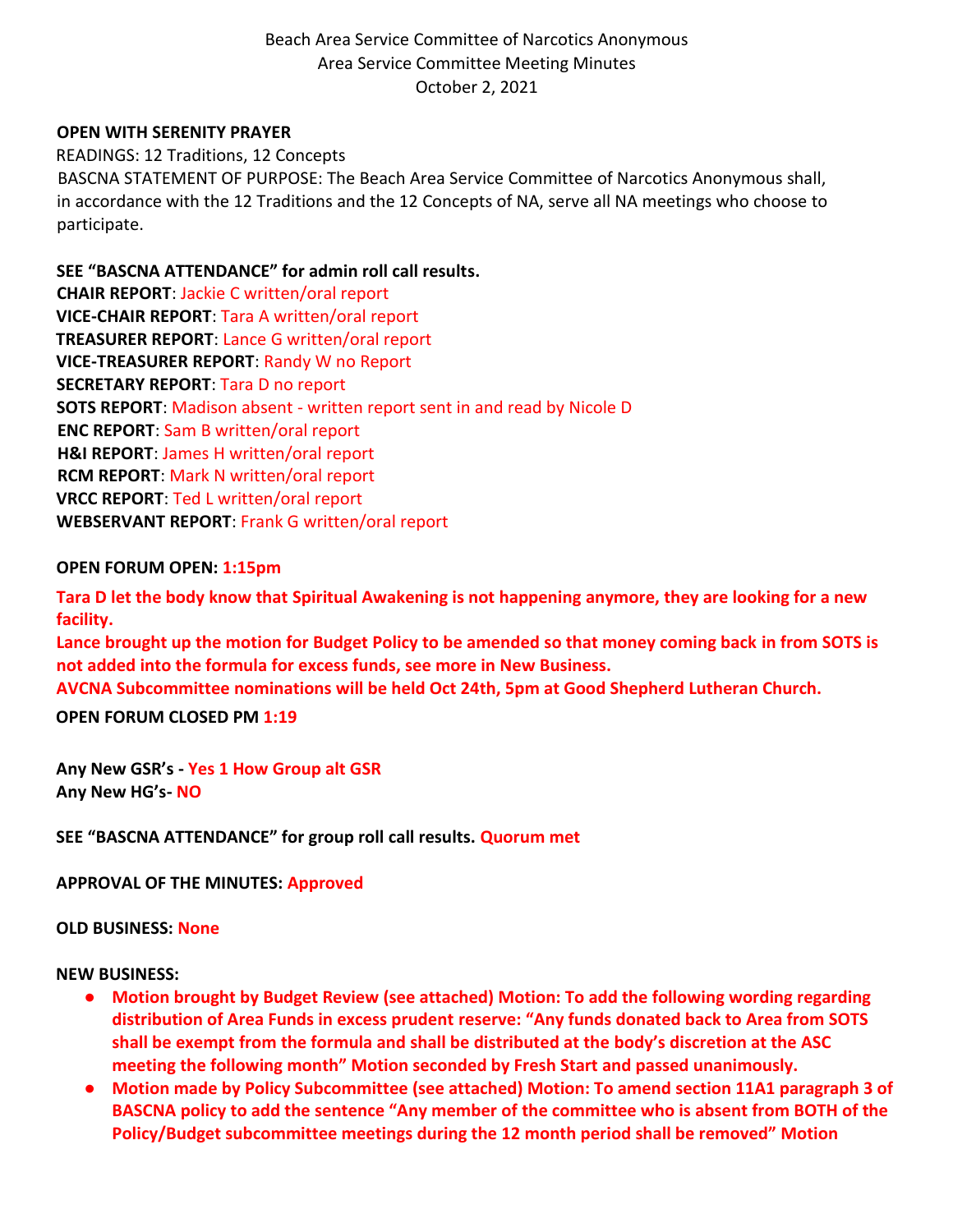**seconded by Trusted Servants and passed unanimously.**

- **Motion made by Ted L and 2nd by Tina M (see attached) Motion: To withdraw motion to research service office meeting facility - Not enough interest and/or complications. Passed 12 to 1 abstain**
- **Vice Chair Nominations: Jackie C- declined Sam B -declined Lance G- declined Tina M -declined Nicole D- accepted and qualified herself.**
- **Vice Treasurer Nominations: Jamie T - declined Lance G- accepted**
- **Webservant Nominations: Frank G- accepted**
- **Secretary Nominations: Tara D- declined Jen - accepted**

**MOTION TO CLOSE: Houston SECONDED MOTION: Frank MEETING CLOSED: 1:52PM**

**EXECUTIVE/SUBCOMMITTEE REPORTS:**

### **CHAIR:**

**Hi Family. We conducted the Policy and Budget Review today. All went well and we have two motions that will be made during new business. Please continue to announce that nominations for the 2022 ASC Executive Committee are open and voting will begin next month. Thanks for letting me serve. ILS, Jackie**

### **VICE CHAIR:**

**Hello family. I attended the semiannual budget and policy review. Thank you for letting me serve. Tara A**

**SECRETARY: I attended the semiannual budget and policy review. Tara D**

## **TREASURER: SEE ATTACHED**

## **ENC:**

**BASCNA,** 

 **The Emergent Needs Committee met Saturday, October 2, 2021, with four addicts in attendance. The ENC started the planning for the New Year's Eve dance which will be held on Friday, December 31. Location, time, and other details to be sorted out at next month's area meeting and flyers will be handed out for the homegroups.**

 **We also continued to discuss the task of finding a Beach NA facility for hosting meetings and other events. The motioning homegroups have both stated that they are no longer wanting to pursue this task, nor willing to assist in seeking the preliminary information needed to determination feasibility. There will be a motion made to withdraw the previous motion, and we can discuss in more detail during open forum.**

 **PR is still pursuing advertising for NA services via online streaming services such as YouTube. Once pricing**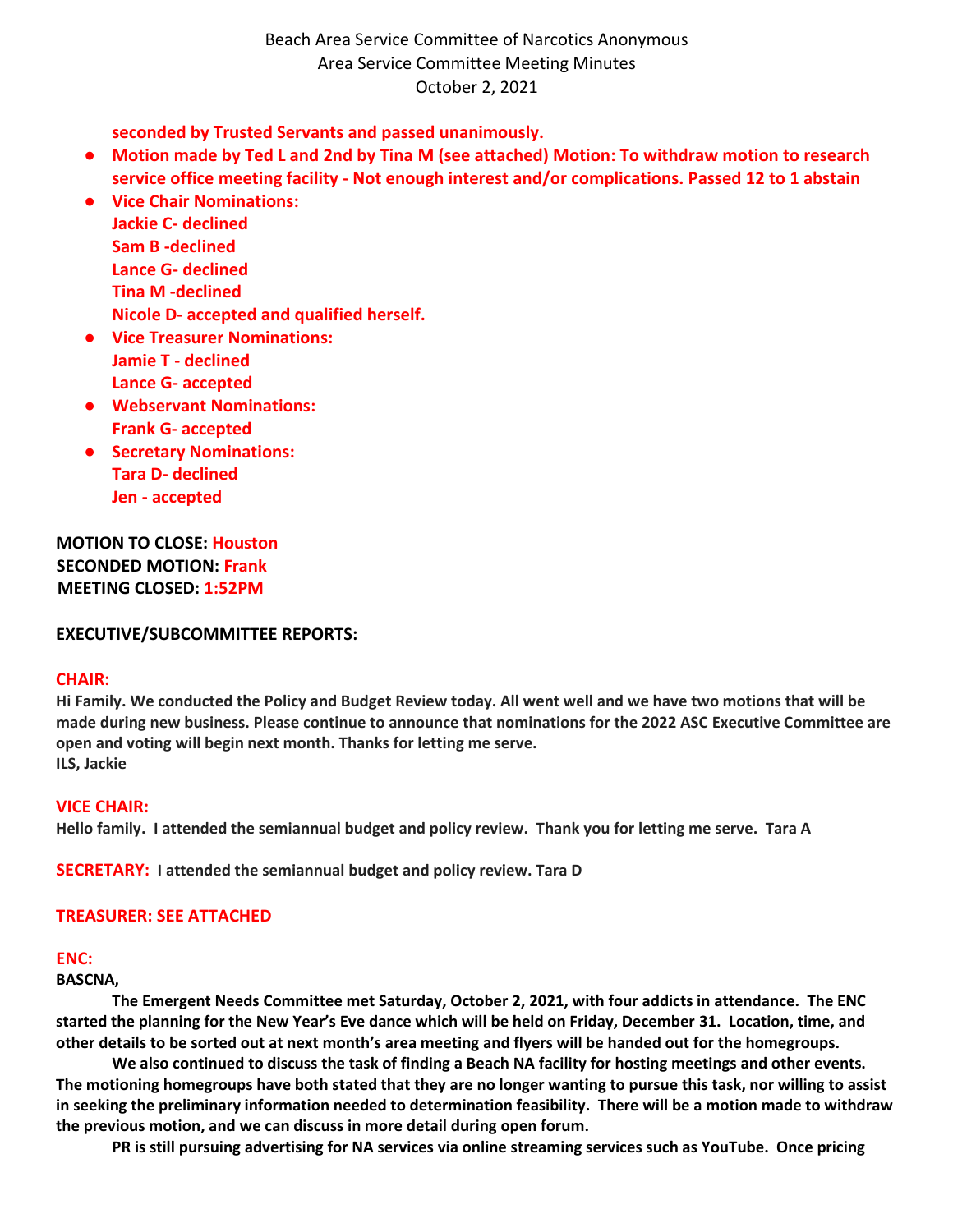**information is received, we will determine if the ENC budget can accommodate this expense.**

 **The ENC needs nominations to fill the chair position for the 2022 calendar year. Please let your fellow recovering addicts know, and feel free to bring forward any nominations that meet the requirements.**

 **The Emergent Needs Committee meets on the first Saturday of the month at 12:00 pm prior to the Area Service Committee meeting at the Ocean Lakes Church of God. All that are interested in serving are encouraged to attend.**

**In gratitude, Sam B.**

## **RCM:**

## **Dear Family,**

**I will be attending the 2-day Regional Meeting on Oct. 16th and 17th. We are encouraging all addicts to attend. The Zoom meeting ID is 304 156 278. Since I'm technologically challenged, I brought fliers to pass out. The Region is asking all addicts to complete a 6 minute survey. The survey is so the Region can better serve the areas and addicts. Again, since I'm technologically challenged, I have fliers with the info. Please complete by Oct 15th.**

**Open positions are: Vice Treasurer Treasurer Speaker Jam Chair H&I Chair Vice Chair and RDA2**

**Motions to vote on at next meeting:**

**To create an AD Hoc committee in April responsible for scheduling and planning the October 2 day Regional Meeting. They will prepare an agenda in June for the October event.** 

**I will vote in favor unless the area directs me otherwise.**

**I wasn't able to print the info for the Regional Survey, but here is the link** 

**You can reach the survey directly at:**

**<https://www.surveymonkey.com/r/YBBWTPD>**

**ILS, Mark N**

## **VRCC:**

**Hello Beach family,**

**And as summer draws to a close it is camping and convention time all over. I'm looking forward to SOTS next weekend, and Ocean Gateway in Ocean City Oct. 22-24. And most exciting our own Executive Host Committee for AVCNA 40, here in our front yard and the new Marriott Resort Jan. 6-8, 2023. I am especially proud of those members who sat through a 5 hour zoom meeting to be vetted by the VRCC BOD and very grateful to the two members who accompanied me on the trip to Charlottesville, VA to be part of the process and keep me out of trouble.**

**All 5 executive members are now hard at work putting a full committee together and planning on the 40th AVCNA, The Beach Area's first solo AVCNA celebration. However, as a Regional Convention, the sub-committee chairs and worker bees will be open to all members of Narcotics Anonymous who meet clean time requirements (new to old) and bring talent and experience to the event. I will let the Executive Host Committee to speak to the process and plans. I am just a liaison to the BOD.** 

**And speaking of Conventions, the AVCNA 39 being held in Harrisonburg,VA. Jan. 21-23rd at 710 S. Main Street, at the Hotel Madison & Shenandoah Valley Conference Center is in need of support. So, if you are interested in working at a AVCNA Convention, attend the 39th, lend a hand and experience firsthand what it takes to put on a large convention, and how rewarding it can be. Register at AVCNA.ORG**

**ILS, Ted L BANA VRCC Director**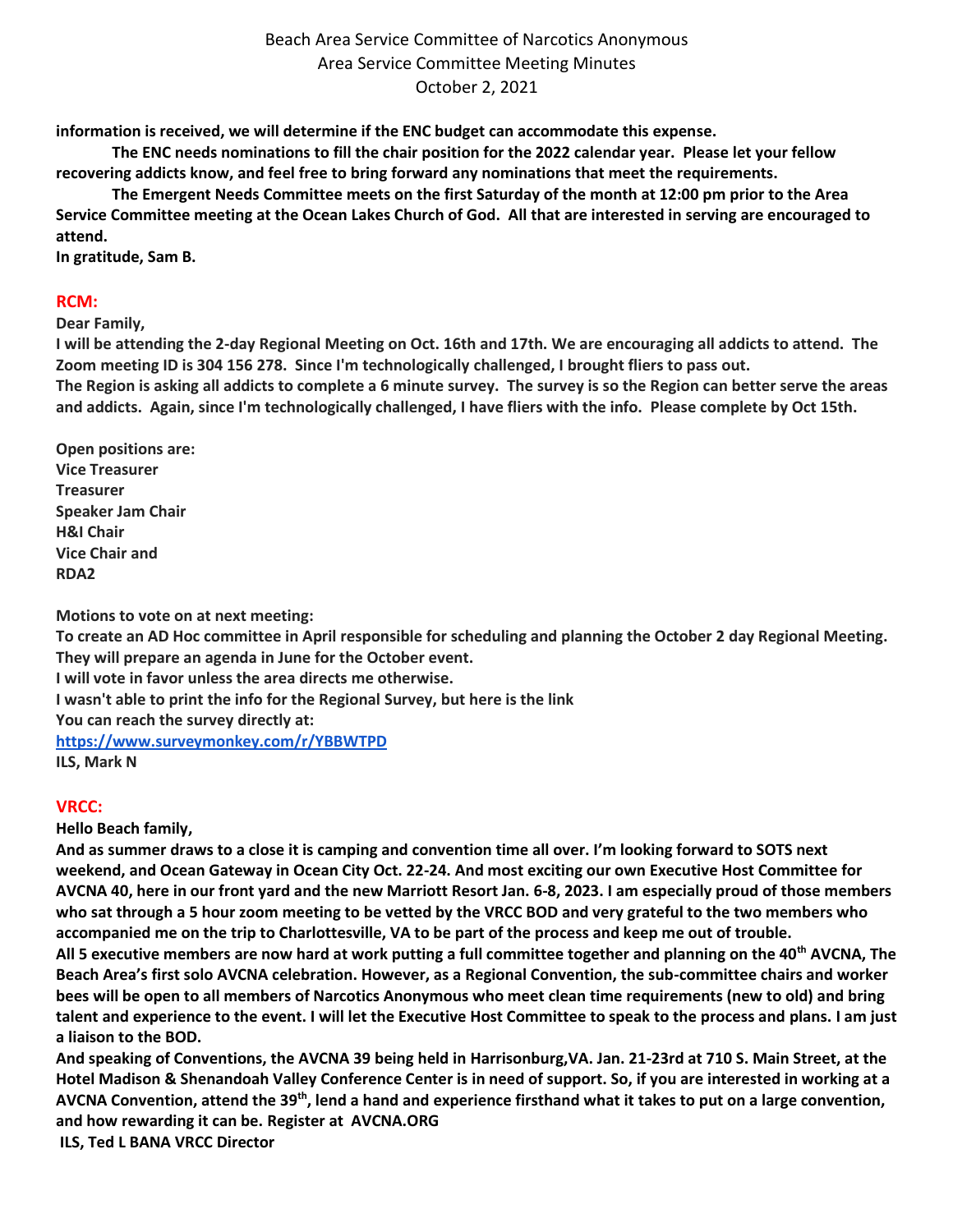#### **WEBSERVANT:**

**Phil and I were not able to meet this month to work on the development site. I contacted him this morning and we will attempt to get together this month to finish up the development site. There is an issue with the mail server on the production website. Spammers are relaying mail to [mail@virginiabeachna.org](mailto:mail@virginiabeachna.org) and [bana.webservant@gmail.com](mailto:bana.webservant@gmail.com). I've looked into it briefly and asked Phil to look also, but as of today nothing has been determined as to how they are spamming our email account. Other than that, all updates were made per the norm. If you have any meeting updates, please email them to bana.webservant@gmail.com**

**ILS, Frank G**

#### **H&I CHAIR:**

Hey family the H&I subcommittee met on Saturday October second and everything went well. We discussed open commitments which are Monday Wednesday and Friday at safe harbor. Myself and Rob F are covering Monday's and Wednesday's but no one is committed to Friday's yet. We also went over bridaing the ago for NA at the psych center and safe harbor which was tabled till next month. We had a few missed commitments and was discussed. Other than that all is well and we will continue to carry the message to the patients in both facilities. Thanks for letting me serve ILS JAMES H

#### **SOTS:**

**HELLO ALL. SOTS IS NEXT WEEKEND AND WE ARE READY TO GO! Shopping is done, all that's left to pay is the DJ for \$225. We have \$1165 in the bank, \$20 in Venmo and now a check for \$260 to go in. We have lots of fun things planned to include great speakers, tug of war in the beach, and a game night under the pavilion, a jam session put on by our fellow members and a dance! Don't forget to preregister at sotscampout.org to get a discounted rate! ILS, Madison**

### **Budget Review:**

| F |                        |                   | Budget Review October 2021 ☆ @ © |               |
|---|------------------------|-------------------|----------------------------------|---------------|
|   | File                   | Edit View         | Insert Format Data Tools         | Add           |
|   | $\sim$ 8 $\,$ 7 $\,$   | $100\% - S$       | % $.0$ $.00$ 123 $\star$         | Defa          |
|   | fx                     |                   |                                  |               |
|   | А                      | в                 | Ċ                                | D             |
|   | October 2021           |                   |                                  |               |
|   |                        |                   |                                  |               |
|   | <b>Item</b>            | <b>Old Budget</b> | <b>New Budget</b>                | Category      |
|   | Printing               | \$10              |                                  | \$10 Monthly  |
|   | <b>Meeting List</b>    | \$35              |                                  | \$20 Monthly  |
|   | Rent                   | \$50              |                                  | \$50 Monthly  |
|   | <b>H&amp;I</b>         | \$120             |                                  | \$120 Monthly |
|   | Travel                 | \$50              |                                  | \$35 Accrual  |
|   | <b>BANA Website</b>    | \$15              |                                  | \$15 Accrual  |
|   | PO Box                 | \$10              |                                  | \$10 Accrual  |
|   | <b>FNC</b>             | \$80              |                                  | \$80 Accrual  |
|   |                        |                   |                                  |               |
|   | <b>Per Month</b>       | \$370             | \$340                            |               |
|   |                        |                   |                                  |               |
|   | <b>Prudent Reserve</b> | \$740             | \$680                            |               |
|   |                        |                   |                                  |               |
|   | <b>Annual Budget</b>   | \$4,440           | \$4.080                          |               |
|   |                        |                   |                                  |               |